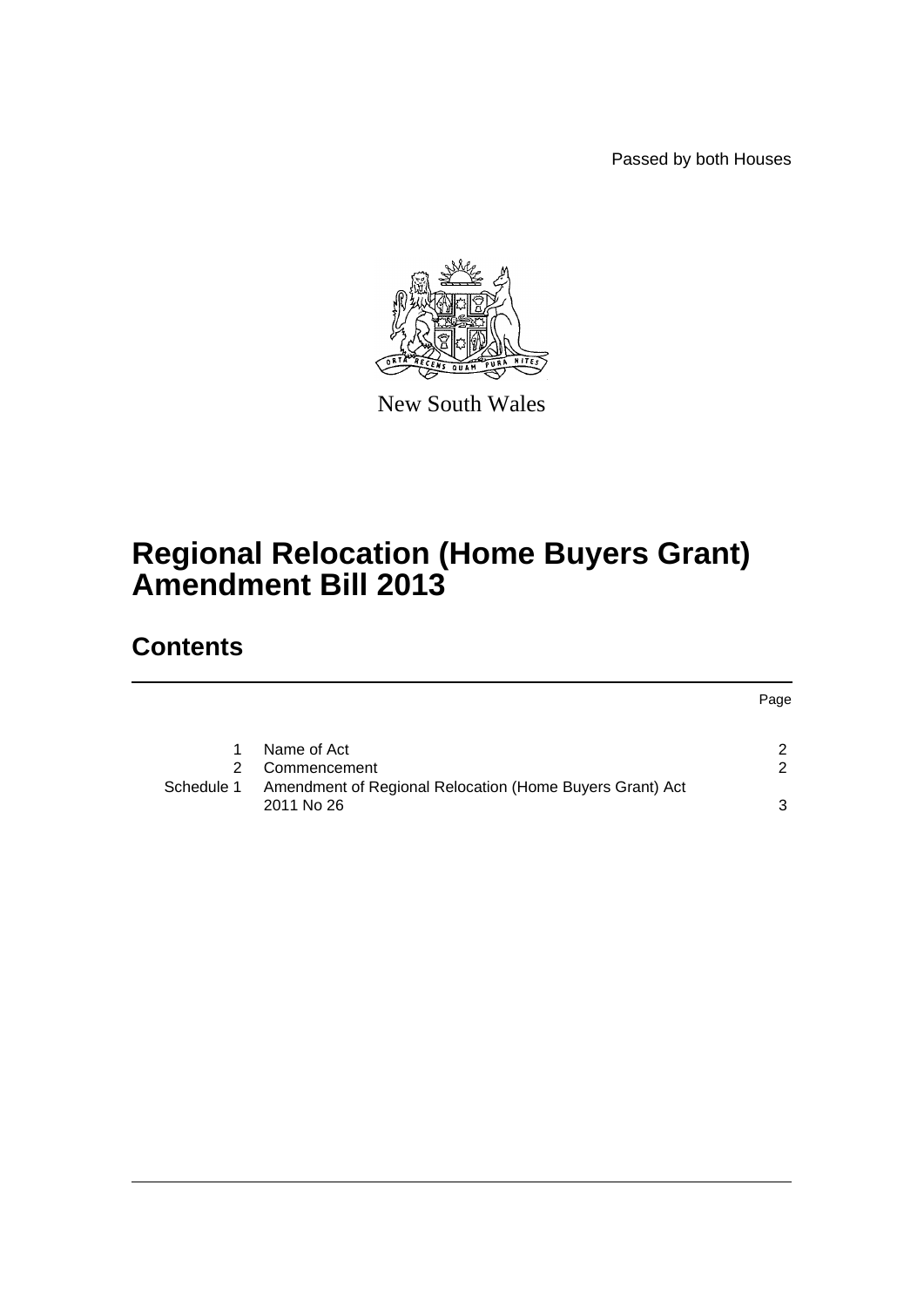*I certify that this public bill, which originated in the Legislative Assembly, has finally passed the Legislative Council and the Legislative Assembly of New South Wales.*

> *Clerk of the Legislative Assembly. Legislative Assembly, Sydney, , 2013*



New South Wales

# **Regional Relocation (Home Buyers Grant) Amendment Bill 2013**

Act No , 2013

An Act to amend the *Regional Relocation (Home Buyers Grant) Act 2011* to permit grants to be made available under that Act to persons who relocate from metropolitan areas to regional areas for the purposes of employment, self-employment or purchasing a home; and for other purposes.

*I have examined this bill and find it to correspond in all respects with the bill as finally passed by both Houses.*

*Assistant Speaker of the Legislative Assembly.*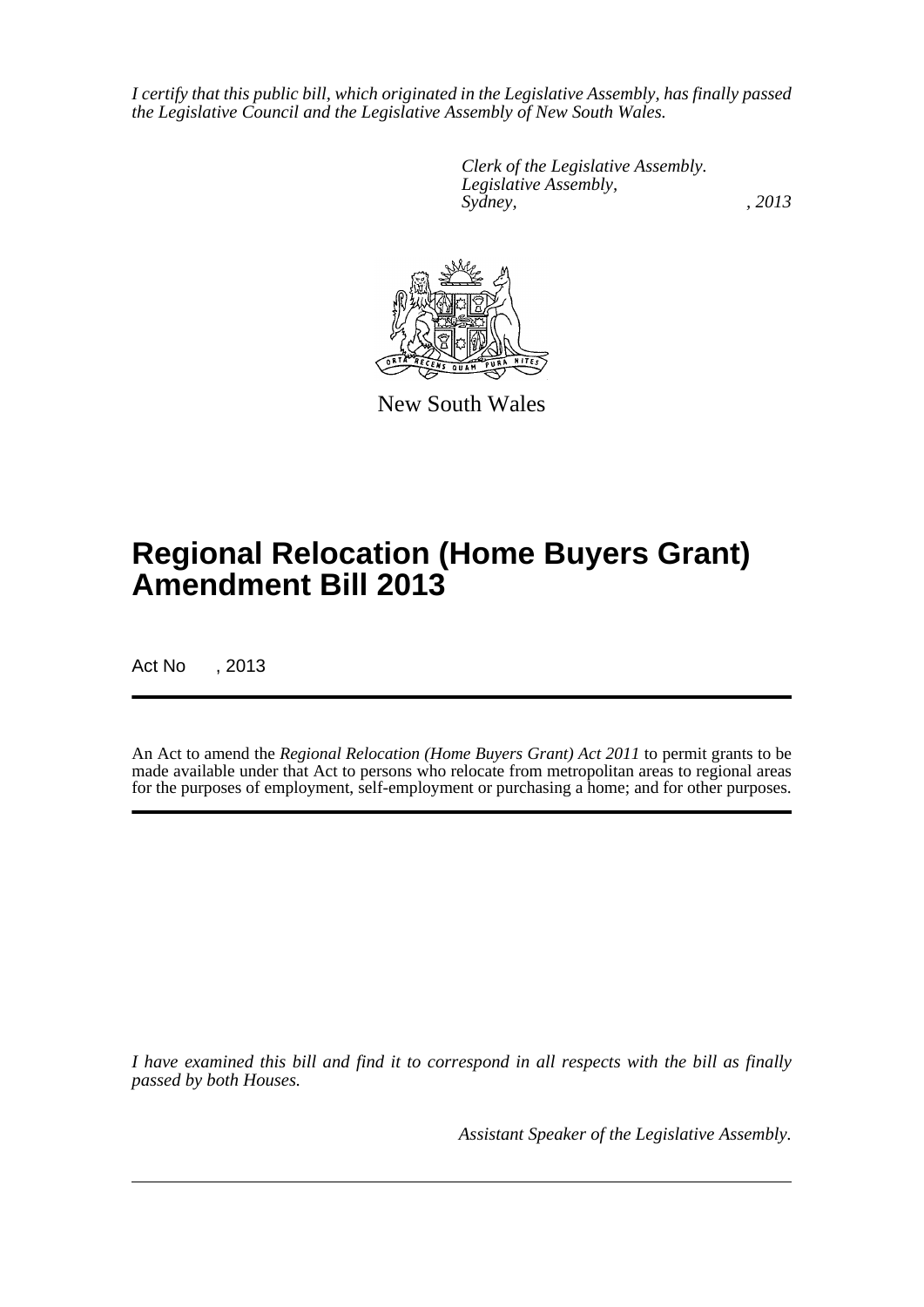## <span id="page-2-0"></span>**The Legislature of New South Wales enacts:**

### **1 Name of Act**

This Act is the *Regional Relocation (Home Buyers Grant) Amendment Act 2013*.

## <span id="page-2-1"></span>**2 Commencement**

This Act commences on 1 January 2014.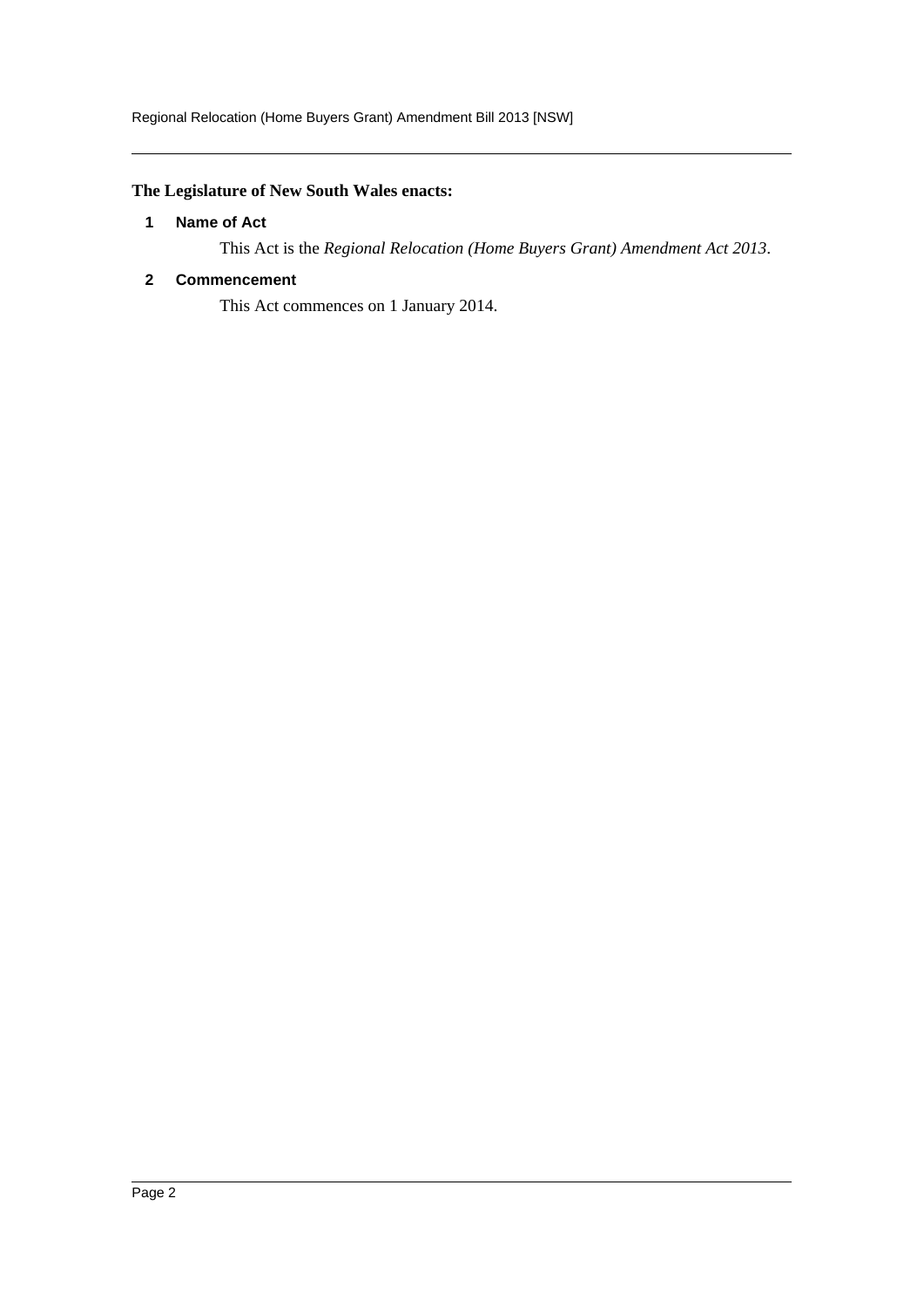# <span id="page-3-0"></span>**Schedule 1 Amendment of Regional Relocation (Home Buyers Grant) Act 2011 No 26**

## **[1] Long title**

Insert ", workers and self-employed persons" after "buyers".

### **[2] Section 1 Name of Act**

Omit "*(Home Buyers Grant)*". Insert instead "*Grants*".

### **[3] Section 3 Definitions**

Omit the definitions of *commencement*, *completion*, *eligible applicant*, *eligible home relocation*, *regional relocation grant* and *scheme target* from section 3 (1).

Insert in alphabetical order:

*commencement* of a purchase of a regional home—see section 10.

*commencement* of employment in a regional job—see section 22.

*commencement* of self-employment in a regional small business—see section 22F.

*completion* of a purchase of a regional home—see section 11.

*eligible applicant*—see section 4A.

*eligible employment relocation*—see Subdivision 2 of Division 2 of Part 2.

*eligible home relocation*—see Subdivision 2 of Division 1 of Part 2.

*eligible self-employment relocation*—see Subdivision 3 of Division 2 of Part 2.

*job* includes an apprenticeship or a traineeship.

*regional relocation grant* means a regional relocation home buyers grant or a skilled regional relocation incentive.

*regional relocation home buyers grant* means a regional relocation home buyers grant authorised under this Act.

*skilled regional relocation incentive* means a skilled regional relocation incentive authorised under this Act.

## **[4] Section 3 (2A) and (2B)**

Insert after section 3 (2):

- (2A) A requirement in this Act that a principal place of business or a principal place of employment is in a regional area or is at least 100 kilometres from a specified place is satisfied, in the case of employment or self-employment that takes place at a number of different locations, if the majority of that employment or self-employment takes place in the regional area or at least 100 kilometres from that specified place.
- (2B) A person is taken not to have been paid a regional relocation grant for the purposes of this Act if the regional relocation grant was paid but later paid back, together with any penalty or interest payable under this Act.

## **[5] Sections 4A–4C**

Insert after section 4:

## **4A Meaning of "eligible applicant"**

(1) An applicant is an *eligible applicant* for the purposes of this Act if the requirements of this section are satisfied.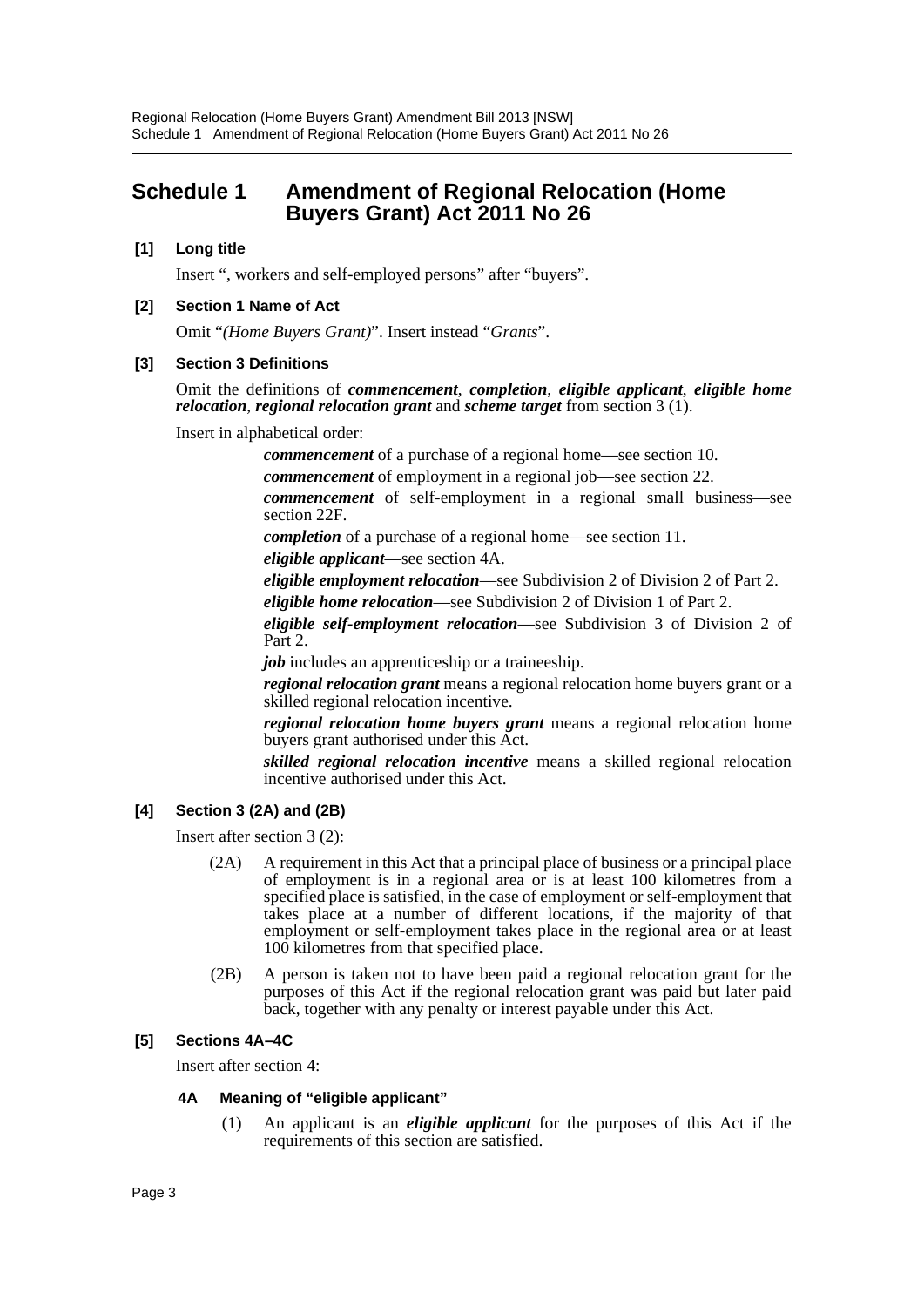- (2) The applicant must be a natural person.
- (3) The applicant must be an Australian citizen or a permanent resident:
	- (a) in the case of an application for a regional relocation home buyers grant—on the date the purchase of the regional home is completed, or
	- (b) in the case of an application for a skilled regional relocation incentive on the date the applicant commences employment in the regional job, or commences self-employment in the regional small business.
- (4) The applicant must not have been a party to an earlier application under this Act in respect of which a regional relocation grant was paid.
- (5) The applicant must not have resided in a metropolitan home with a person who has been paid a regional relocation grant within 2 years before the relocation in respect of which that grant was paid and also resided in a regional home with that person within 2 years after that relocation.

#### **4B Joint applicants**

- (1) A requirement imposed by Part 2 on an applicant applies, where there are 2 or more joint applicants, to each applicant.
- (2) Subsection (1) is subject to the following:
	- (a) if this Act specifies that only one of the applicants has to comply with the relevant requirement, then only one of the applicants has to comply with that requirement,
	- (b) an applicant need not comply with a requirement to the extent that the applicant is exempted from compliance by or under this Act.

#### **4C More than one grant cannot be paid**

- (1) A person is not eligible to be paid more than one regional relocation grant under this Act.
- (2) More than one grant cannot be paid in respect of the establishment or purchase of a regional small business.

#### **[6] Part 2, heading**

Omit "**grant**". Insert instead "**grants**".

#### **[7] Part 2, Division 1, heading**

Insert "**home buyers**" after "**relocation**".

**[8] Part 2, Division 1, Subdivision 1, heading**

Insert before section 5:

## **Subdivision 1 General**

#### **[9] Section 5**

Omit the section. Insert instead:

#### **5 Entitlement to grant**

A regional relocation home buyers grant is payable on application under this Act in respect of the purchase of a home if:

- (a) the applicant is an eligible applicant, and
- (b) the purchase is an eligible home relocation.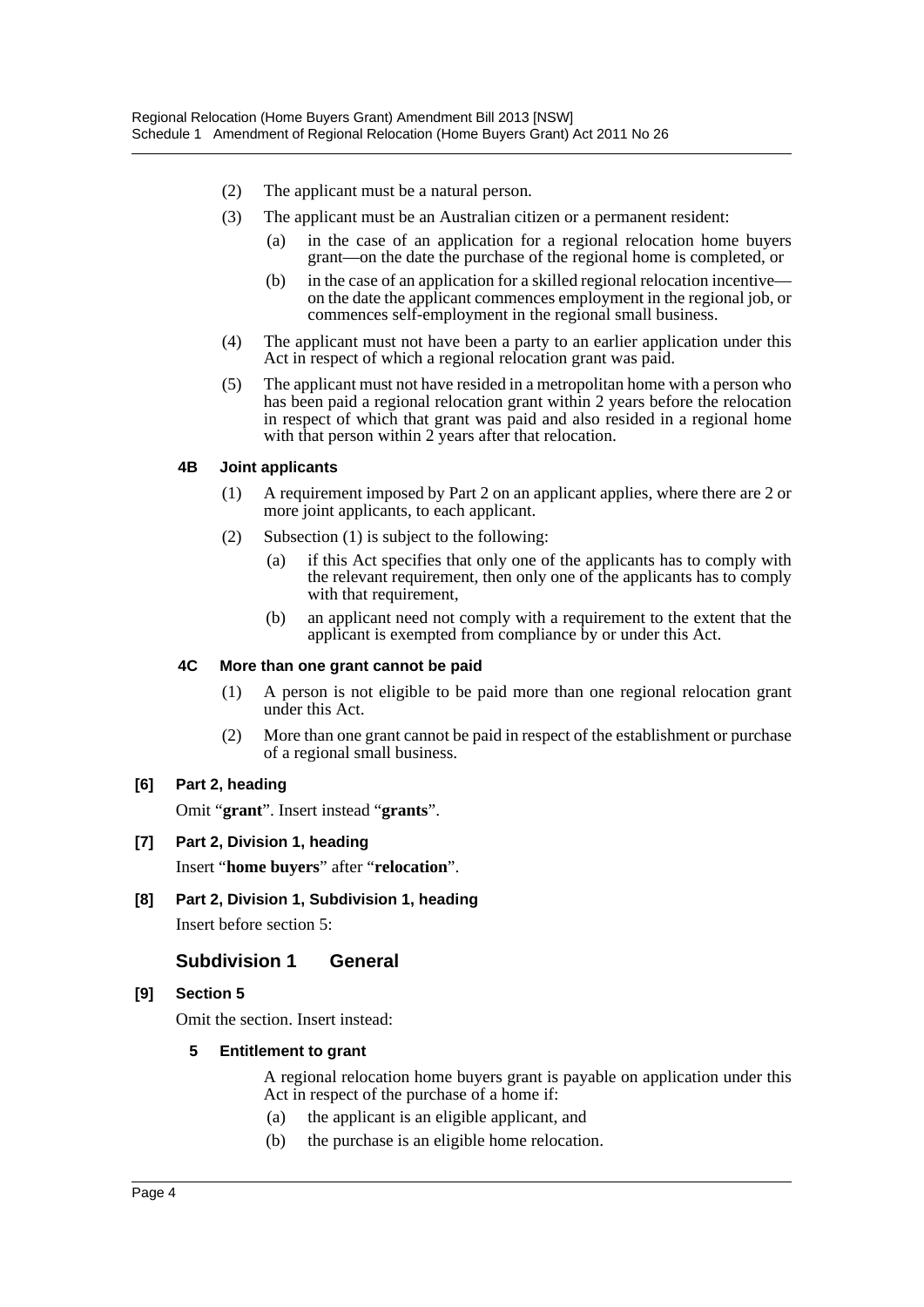#### **[10] Section 6 Amount of grant**

Insert "home buyers" after "relocation".

**[11] Section 7 One grant per transaction** Omit "and the disposal of a metropolitan home" from section 7 (1).

## **[12] Part 2, Division 2**

Renumber as Subdivision 2.

### **[13] Section 8 Eligible home relocation**

Omit "Division". Insert instead "Subdivision".

### **[14] Section 9 Applicant must purchase a regional home**

Insert after section 9 (3):

(4) The applicant must not purchase the regional home in his or her capacity as trustee.

### **[15] Section 15 Applicant must relocate from metropolitan area**

Insert after section 15 (1):

### (1A) **Residents in metropolitan areas who are not home owners**

An applicant relocates from a metropolitan area if:

- (a) the applicant, within 12 months before the purchase of the regional home commenced, had his or her principal place of residence in one or more metropolitan homes for a continuous period of at least 2 years, and
- (b) the applicant is not an owner of any of those metropolitan homes but occupied them under a lease, licence or other arrangement for valuable consideration, and
- (c) each of those metropolitan homes is at least 100 kilometres in a straight line from the regional home, and
- (d) the applicant ceases to reside in any metropolitan home before the purchase of the regional home is completed or within the period allowed for residence relocation.

## **[16] Section 15 (2), heading**

Insert "**Home owners in metropolitan areas**".

## **[17] Section 15 (2) (a1)**

Insert after section 15 (2) (a):

(a1) the metropolitan home is at least 100 kilometres in a straight line from the regional home, and

## **[18] Part 2, Division 3**

Omit the Division.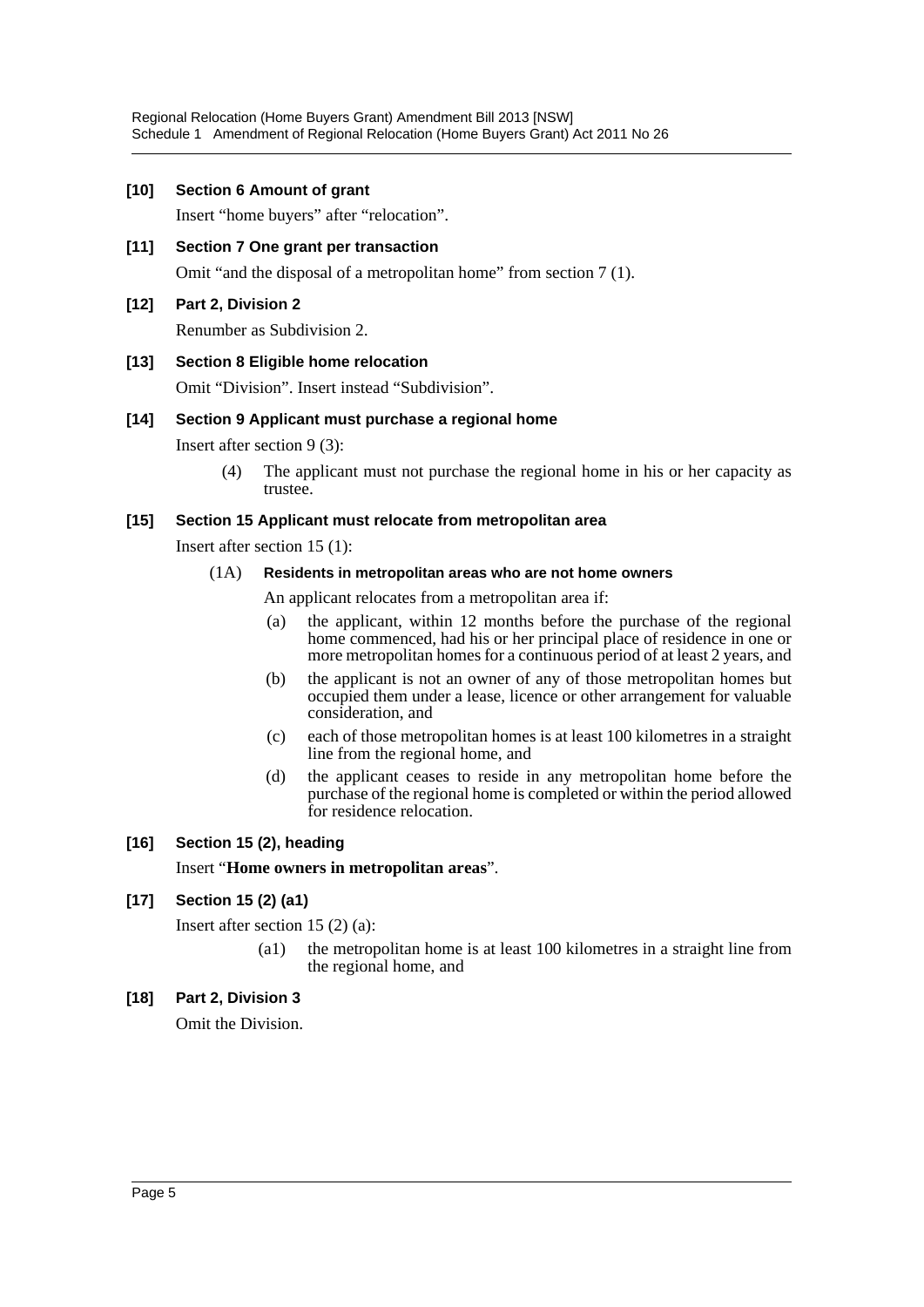## **[19] Part 2, Division 2**

Insert after section 17A:

## **Division 2 Skilled regional relocation incentive**

## **Subdivision 1 General**

## **18 Entitlement to incentive**

A skilled regional relocation incentive is payable on application under this Act in respect of the relocation of a person if:

- (a) the applicant is an eligible applicant, and
- (b) the relocation is:
	- (i) an eligible employment relocation, or
	- (ii) an eligible self-employment relocation.

### **19 Amount of grant**

The amount of the skilled regional relocation incentive is \$10,000.

## **Subdivision 2 Eligible employment relocation**

### **20 Eligible employment relocation**

The relocation by an applicant is an eligible employment relocation if the requirements set out in this Subdivision are satisfied.

### **21 Applicant must be employed in a regional job**

- (1) The applicant must be employed in one or more regional jobs for:
	- (a) at least 2 years (within the 3 years immediately following the applicant commencing employment in a regional job), or
	- (b) such lesser period as may be permitted by the Chief Commissioner.
- (2) The Chief Commissioner may permit a period of employment that is less than 2 years if satisfied that the applicant has been unable to continue employment in regional jobs for 2 years because of circumstances beyond the control of the applicant.
- (3) For the purposes of this Act, an applicant is *employed* in a regional job if:
	- (a) the applicant is employed in a job on a full-time basis, and
	- (b) the applicant's principal place of employment in the job is in a regional area, and
	- (c) the applicant commenced employment in the job on or after 1 January 2014.

## **22 Date regional job commenced**

- (1) Employment in a regional job by the applicant must commence before 1 July 2015.
- (2) For the purposes of this Act, employment in a regional job *commences*:
	- (a) on the date that the applicant starts working in the regional job, or
	- (b) in the case of an applicant whose eligibility for a regional relocation grant arises out of employment in more than one regional job—the first date that the applicant starts working in any of those regional jobs.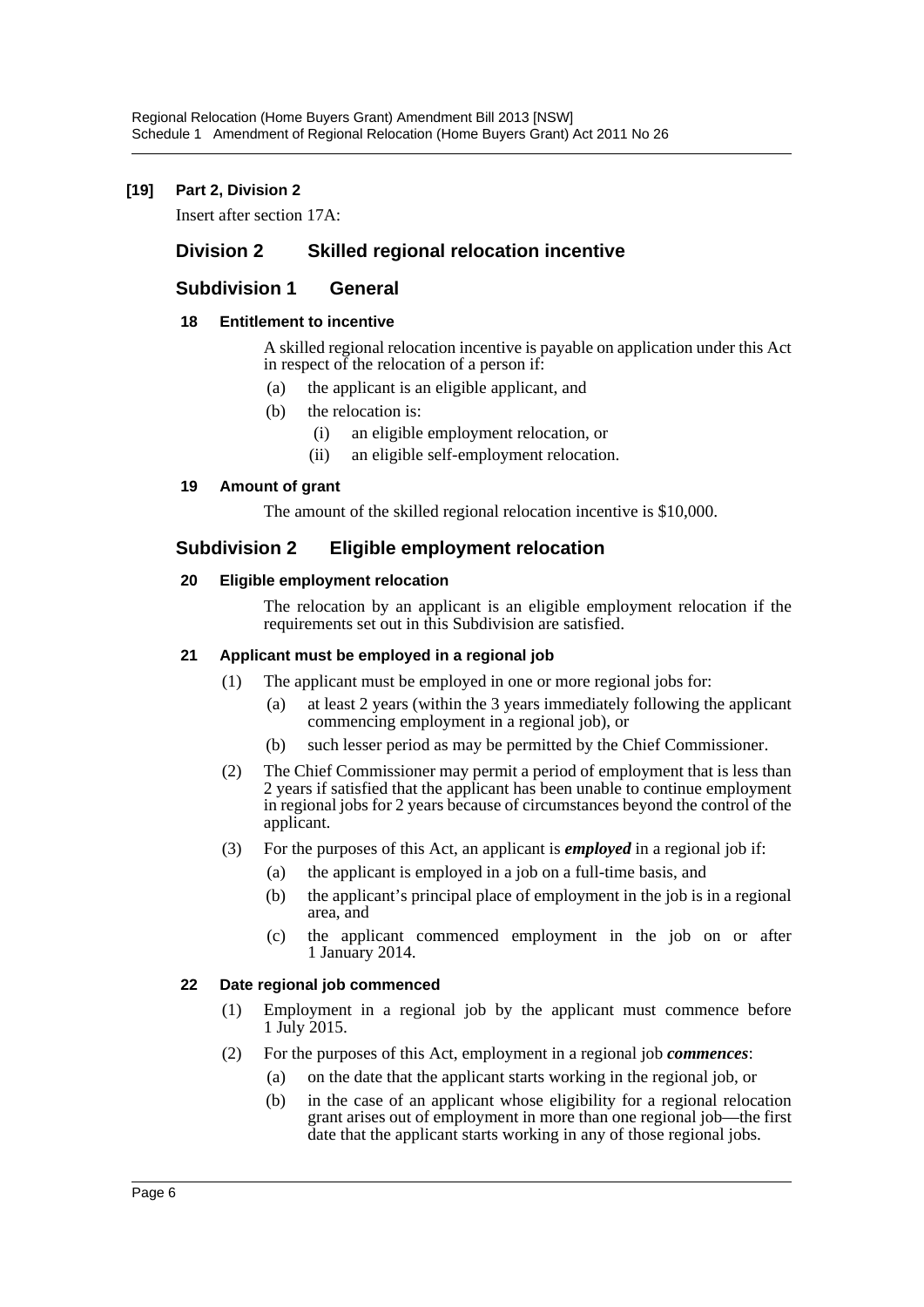(3) This section is subject to Part 7 (which provides for a scheme closure date).

## **22A Applicant must relocate from metropolitan area**

- (1) The applicant must relocate from a metropolitan area.
- (2) An applicant relocates from a metropolitan area if:
	- (a) the applicant relocates, within the period allowed for relocation, to a regional area for the purposes of employment in a regional job, and
	- (b) the applicant, within 12 months before commencing employment in the regional job, had his or her principal place of residence in one or more metropolitan homes for a continuous period of at least 2 years, and
	- (c) each of those metropolitan homes is at least 100 kilometres in a straight line from:
		- (i) each regional home occupied and used by the applicant as a principal place of residence during the 2 years following the applicant's relocation, and
		- (ii) each principal place of employment of the applicant during the 2 years following the applicant's relocation.
- (3) The period allowed for relocation is 3 months after the applicant commences employment in the regional job or such longer period as the Chief Commissioner may approve.
- (4) The Chief Commissioner may approve a longer period for relocation only if satisfied that the delay in relocating is caused by circumstances beyond the control of the applicant.

## **Subdivision 3 Eligible self-employment relocation**

#### **22B Eligible self-employment relocation**

The relocation by an applicant is an eligible self-employment relocation if the requirements set out in this Subdivision are satisfied.

#### **22C Applicant must relocate from metropolitan area**

- (1) The applicant must relocate from a metropolitan area.
- (2) An applicant relocates from a metropolitan area if:
	- (a) the applicant relocates, within the period allowed for relocation, to a regional area for the purposes of being self-employed in a regional small business established or purchased by the applicant, and
	- (b) the applicant, within 12 months before commencing self-employment in the regional small business, had his or her principal place of residence in one or more metropolitan homes for a continuous period of at least 2 years, and
	- (c) each of those metropolitan homes is at least 100 kilometres in a straight line from:
		- (i) each regional home occupied and used by the applicant as a principal place of residence during the 2 years following the applicant's relocation, and
		- (ii) each principal place of business of the regional small business during the 2 years following the applicant's relocation.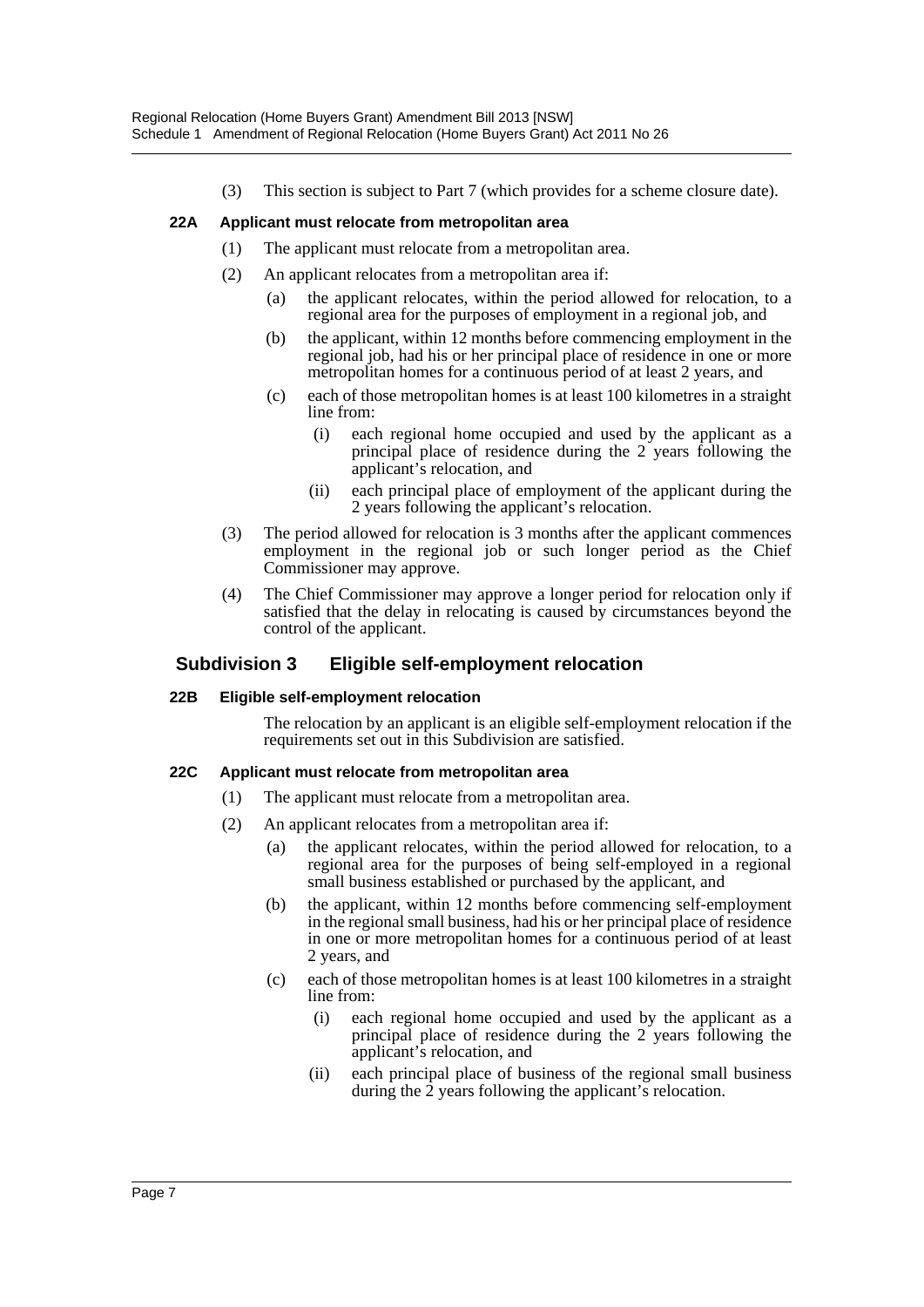- (3) The period allowed for relocation is 3 months after the applicant commences self-employment in the regional small business or such longer period as the Chief Commissioner may approve.
- (4) The Chief Commissioner may approve a longer period for relocation only if satisfied that the delay in relocating is caused by circumstances beyond the control of the applicant.

#### **22D Applicant must establish or purchase a regional small business**

- (1) The applicant must establish or purchase a regional small business.
- (2) A business is a *small business* if the business has an ABN and:
	- (a) is conducted by an individual who is a sole trader, or
	- (b) is conducted by a partnership where each of the partners is an individual.
- (3) For the purposes of this Act, an applicant *establishes* a regional small business if:
	- (a) the applicant sets up a new small business that has its principal place of business in a regional area, or
	- (b) the applicant relocates a small business that has its principal place of business in a metropolitan area to a regional area and the principal place of business of the small business in the regional area is at least 100 kilometres in a straight line from its principal place of business in the metropolitan area.
- (4) For the purposes of this Act, an applicant *purchases* a regional small business if the applicant purchases at least 50% of a small business that has its principal place of business in a regional area.

#### **22E Grant must not have been paid**

The establishment or purchase of a regional small business is not eligible if a person has been paid a regional relocation grant under this Act in relation to the establishment or purchase of the small business.

#### **22F Date applicant commences self-employment in regional small business**

- (1) Self-employment in the regional small business by the applicant must commence on or after 1 January 2014 and before 1 July 2015.
- (2) For the purposes of this Act, self-employment in a regional small business established or purchased by an applicant *commences* on the date that the applicant starts working in the regional small business.
- (3) This section is subject to Part 7 (which provides for a scheme closure date).

#### **22G Applicant must be self-employed in small business for at least 2 years**

- (1) The applicant must be self-employed in the regional small business for at least 2 years, or such lesser period as may be permitted by the Chief Commissioner, following the applicant's relocation from a metropolitan area.
- (2) The Chief Commissioner may permit a period that is less than 2 years if satisfied that the applicant has been unable to continue self-employment in the regional small business for 2 years because of circumstances beyond the control of the applicant.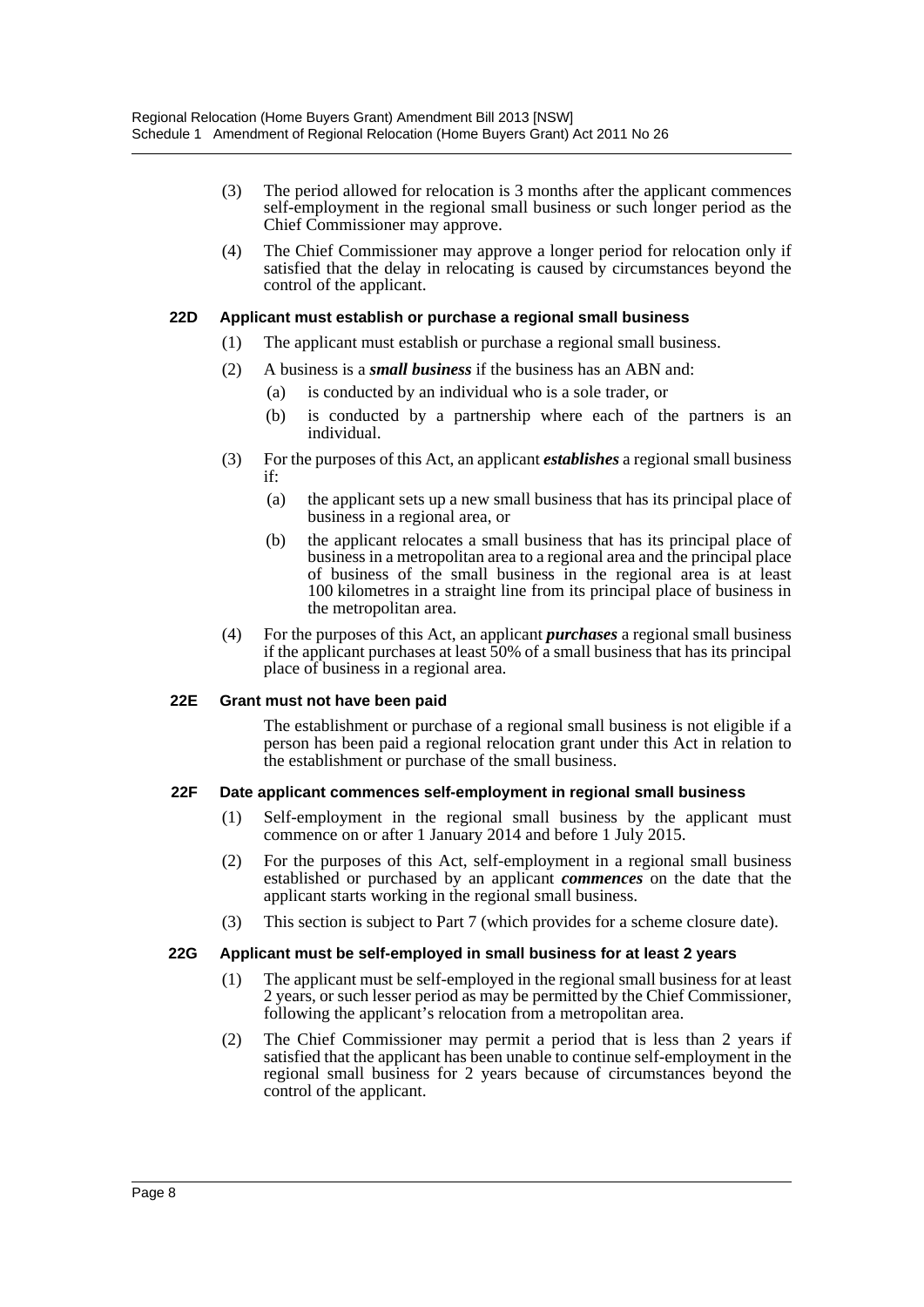#### **22H Applicant must complete approved program**

The applicant must complete a business advisory program approved by the Small Business Commissioner unless:

- (a) the applicant is purchasing part of a regional small business, and
- (b) another person who has been a partner in the business (or who has operated the business as a sole trader) for at least 2 years before the applicant's relocation from the metropolitan area will continue in the business as a partner with the applicant for at least 2 years after that relocation.

### **[20] Section 23 Making of applications**

Omit section 23 (2)–(4). Insert instead:

- (2) An application for a regional relocation grant is to be accompanied by such documents or other evidence as may be required by the Chief Commissioner to demonstrate the applicant's eligibility for the grant.
- (3) An application for a regional relocation home buyers grant cannot be made before the purchase of the regional home is completed but may be made before the applicant has used and occupied the regional home as a principal place of residence for the period required by section 16 (1).
- (4) An application for a skilled regional relocation incentive cannot be made until at least 3 months after the applicant commences employment in a regional job or commences self-employment in a regional small business but may be made before the applicant has been employed in regional jobs or self-employed in the regional small business for the period required by section 21 (1) or 22G.

#### **[21] Section 24**

Omit the section. Insert instead:

#### **24 All interested persons must join in application for home buyers grant**

- (1) This section applies to an application for a regional relocation home buyers grant.
- (2) All interested persons must be applicants.
- (3) A person is an *interested person* if:
	- (a) the person:
		- (i) is an owner of the land purchased that is the site of, or is intended to be the site of, the regional home (at the completion of the purchase), and
		- (ii) is or was an owner of the land that is the site of the metropolitan home that is disposed of to relocate from a metropolitan area (before the disposal of the home), or
	- (b) the person is, in the case of a grant being sought on the basis of a relocation referred to in section  $15(1A)$ , an owner of the land purchased that is the site of, or is intended to be the site of, the regional home (at the completion of the purchase).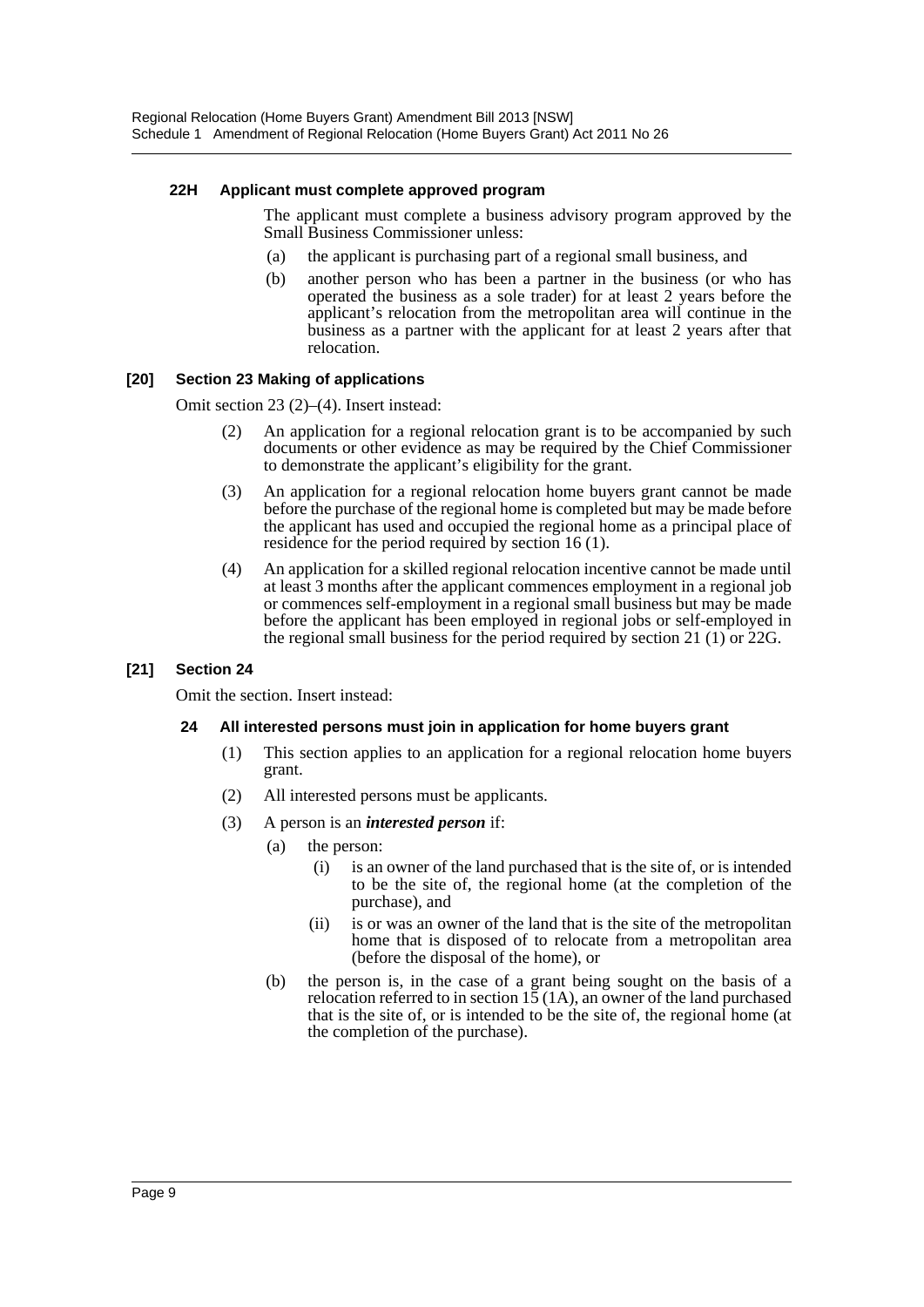## **[22] Section 26A**

Insert after section 26:

#### **26A Grant may be paid despite relocation being less than 100 kilometres**

(1) In this section:

*distance requirement* means, in respect of an eligible relocation, a requirement that any of the following be at least 100 kilometres from a specified place in a metropolitan area:

- (a) a regional home,
- (b) a principal place of residence, principal place of employment or principal place of business in a regional area.

*eligible relocation* means an eligible home relocation, an eligible employment relocation or an eligible self-employment relocation.

(2) The Minister may by order published on the NSW legislation website specify circumstances in which a relocation is taken, for the purposes of this Act, to be an eligible relocation despite a distance requirement not being met.

#### **[23] Section 27 Payment in advance, subject to statutory conditions**

Insert ", an eligible employment relocation or an eligible self-employment relocation" after "eligible home relocation" wherever occurring in section 27 (1) and (2).

## **[24] Section 27 (5) and (6)**

Omit section 27 (5). Insert instead:

- (5) Payment of a regional relocation home buyers grant cannot be authorised before the purchase of the regional home is completed.
- (6) Payment of a skilled regional relocation incentive cannot be authorised until at least 3 months after the applicant commences employment in a regional job or commences self-employment in a regional small business.

#### **[25] Section 29 Payment of grant**

Insert after section 29 (2):

(3) A skilled regional relocation incentive is to be paid in 2 equal instalments with the second instalment being paid at least one year after the first instalment.

## **[26] Section 33 Charge on land for liability of applicant**

Omit section 33 (1). Insert instead:

- (1) Any liability that an applicant has under this Act to pay or repay an amount to the Chief Commissioner is a charge on:
	- (a) in the case of an applicant for a regional relocation home buyers grant the applicant's interest in the land on which is situated the home that is the subject of the purchase for which the regional relocation grant was sought, or
	- (b) in the case of an applicant for a skilled regional relocation incentive any interest held by the applicant in land.

## **[27] Section 33 (2)**

Omit "on which the home is situated".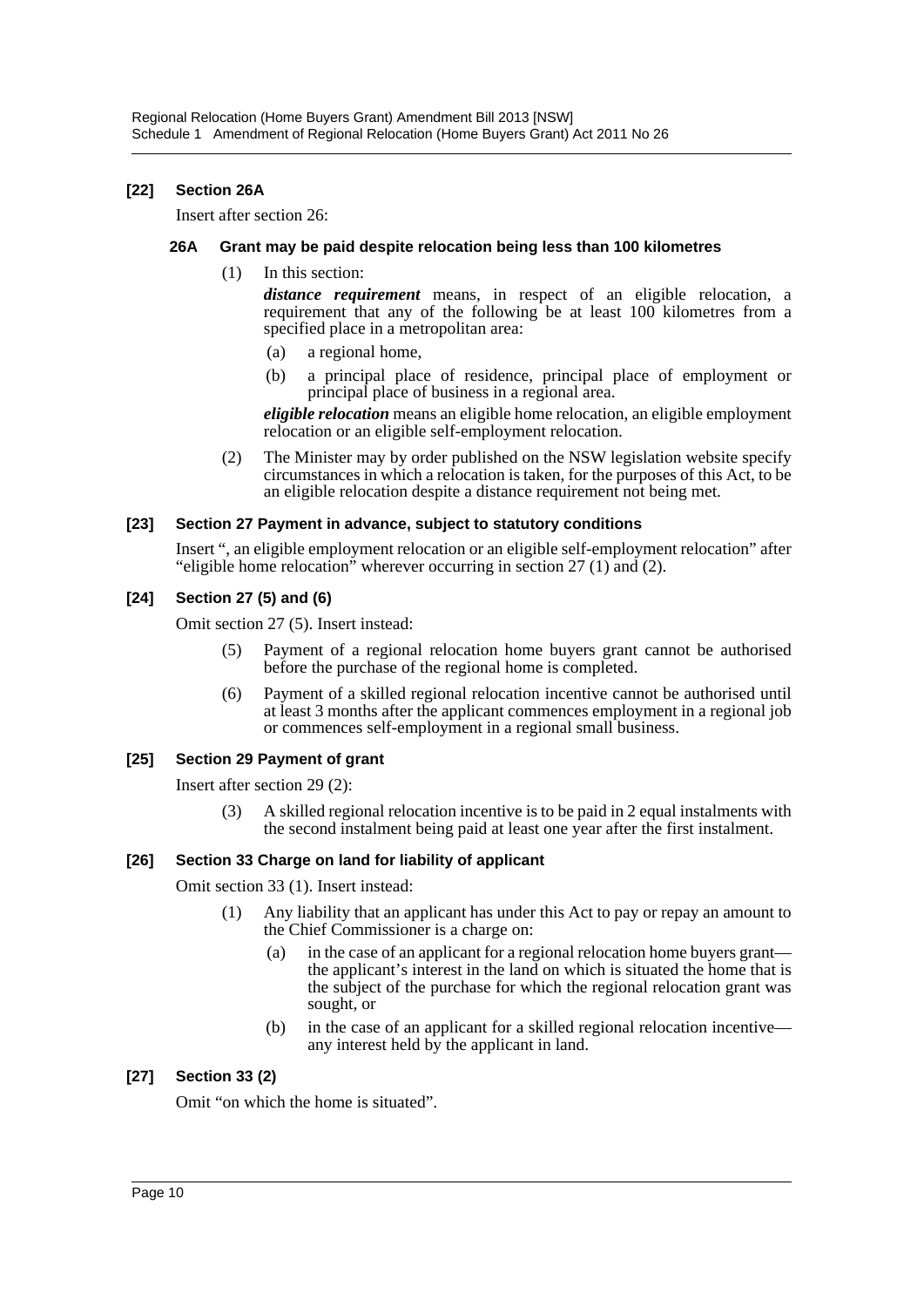### **[28] Section 50 Chief Commissioner may carry out authorised investigation**

Omit section 50 (2) (c). Insert instead:

(c) whether a relocation in respect of which a regional relocation grant has been paid under this Act was an eligible relocation, or

#### **[29] Section 50 (3)**

Insert after section 50 (2):

(3) In this section:

*eligible relocation* means an eligible home relocation, an eligible employment relocation or an eligible self-employment relocation.

#### **[30] Section 56 Scheme target**

Omit the section.

#### **[31] Section 57 Scheme closure date**

Omit "number of" from section 57 (1).

#### **[32] Section 57 (1)**

Omit "the scheme target".

Insert instead "the amount of money appropriated from the Consolidated Fund for the purposes of regional relocation grants during the period of 1 July 2013 to 30 June 2015".

#### **[33] Section 58**

Omit the section. Insert instead:

#### **58 Effect of scheme closure**

- (1) A regional relocation home buyers grant is not payable in respect of the purchase of a regional home if the purchase is commenced after the scheme closure date.
- (2) A skilled regional relocation incentive is not payable in respect of employment in a regional job or self-employment in a regional small business if the employment or self-employment is commenced after the scheme closure date.
- (3) However, the appointment of a scheme closure date does not affect the operation of this Act in respect of a purchase of a regional home, employment in a regional job or self-employment in a regional small business that is commenced on or before the scheme closure date.

#### **[34] Section 63 Standing appropriation**

Omit the section.